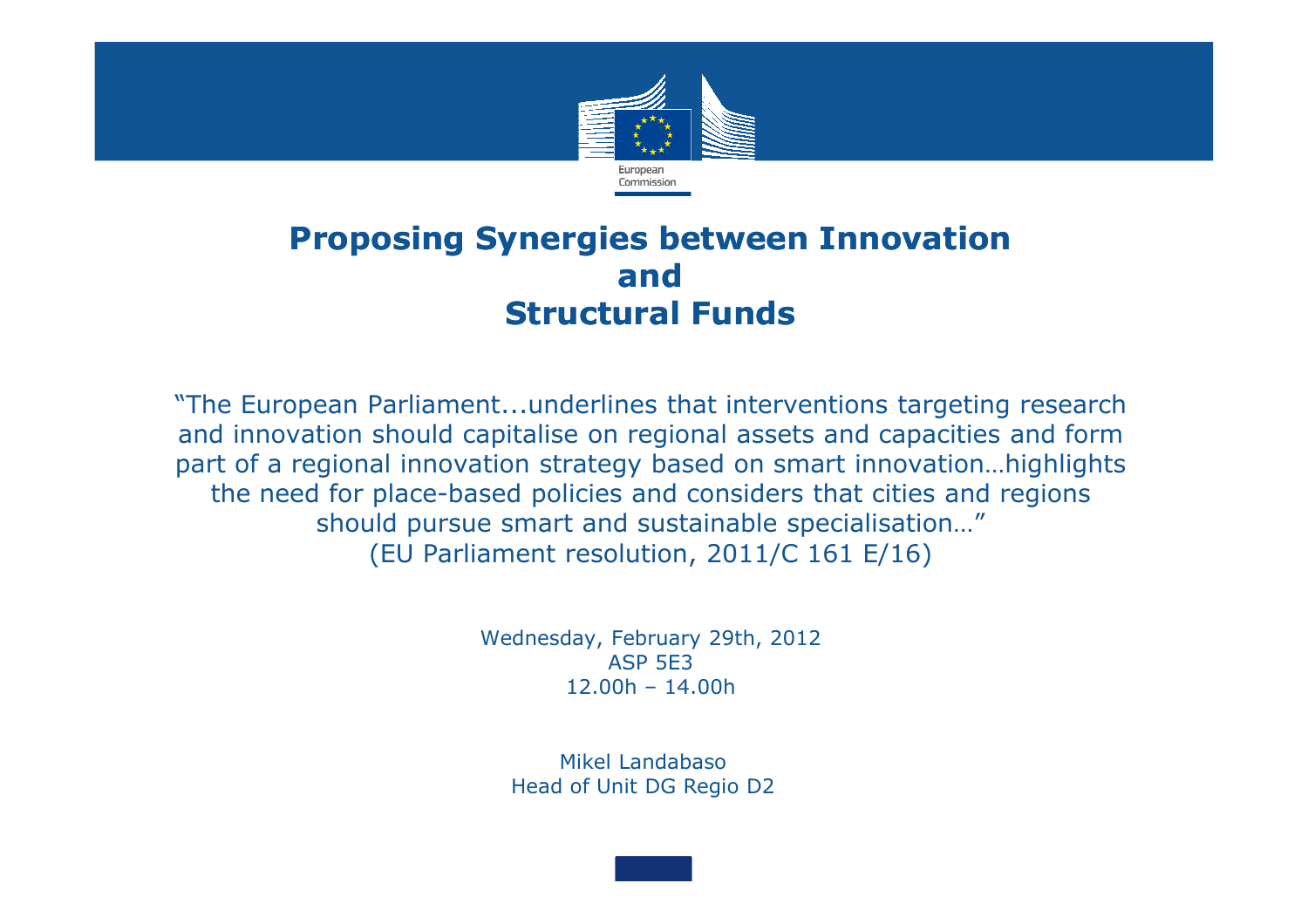

#### **Differences and Complementarities**

- 1. Territorial coverage
- 2. Thematic coverage
- 3. Time sequence

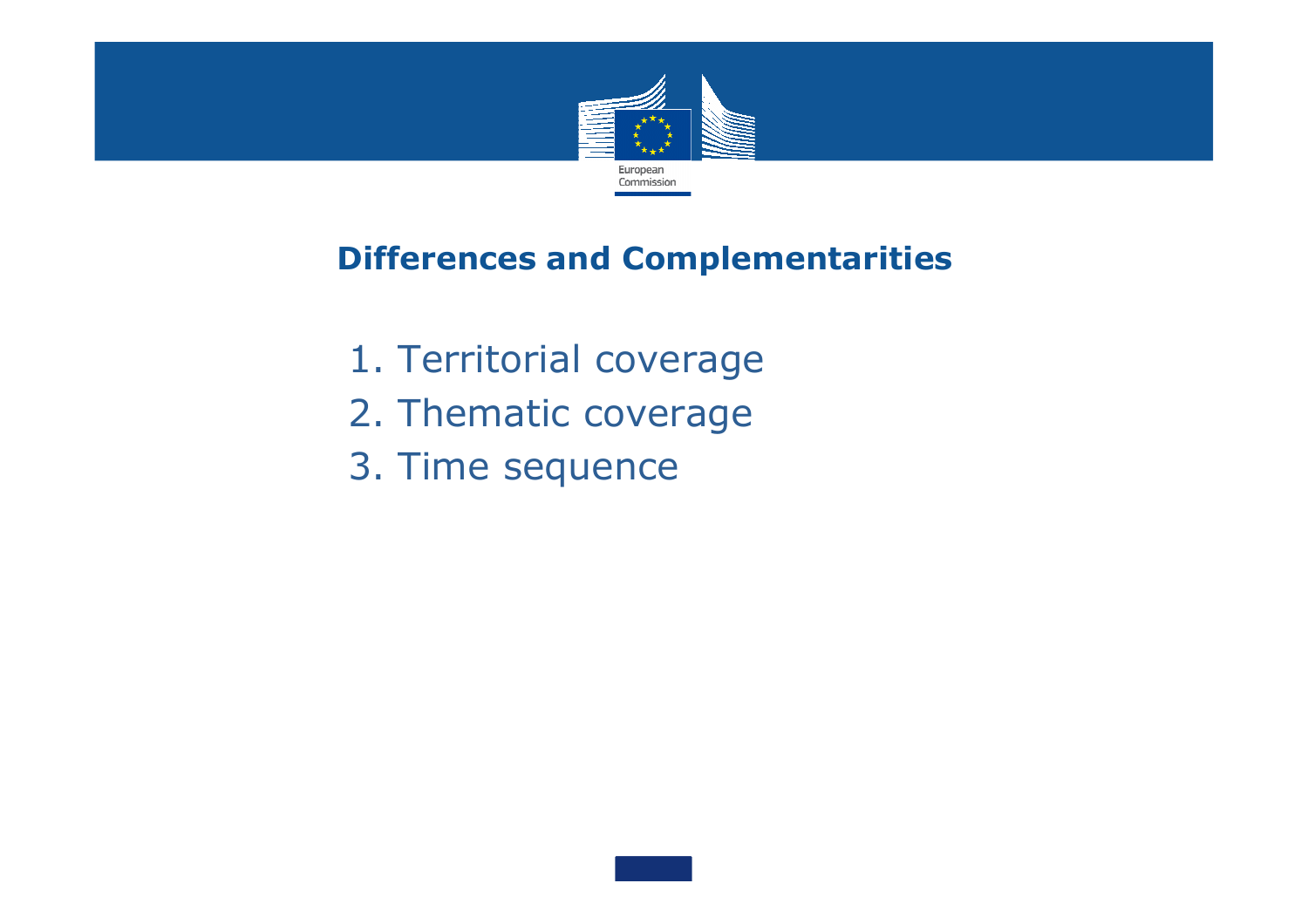

### 1. Territorial coverage: Horizon 2020



Source: Science Metrix, 2011

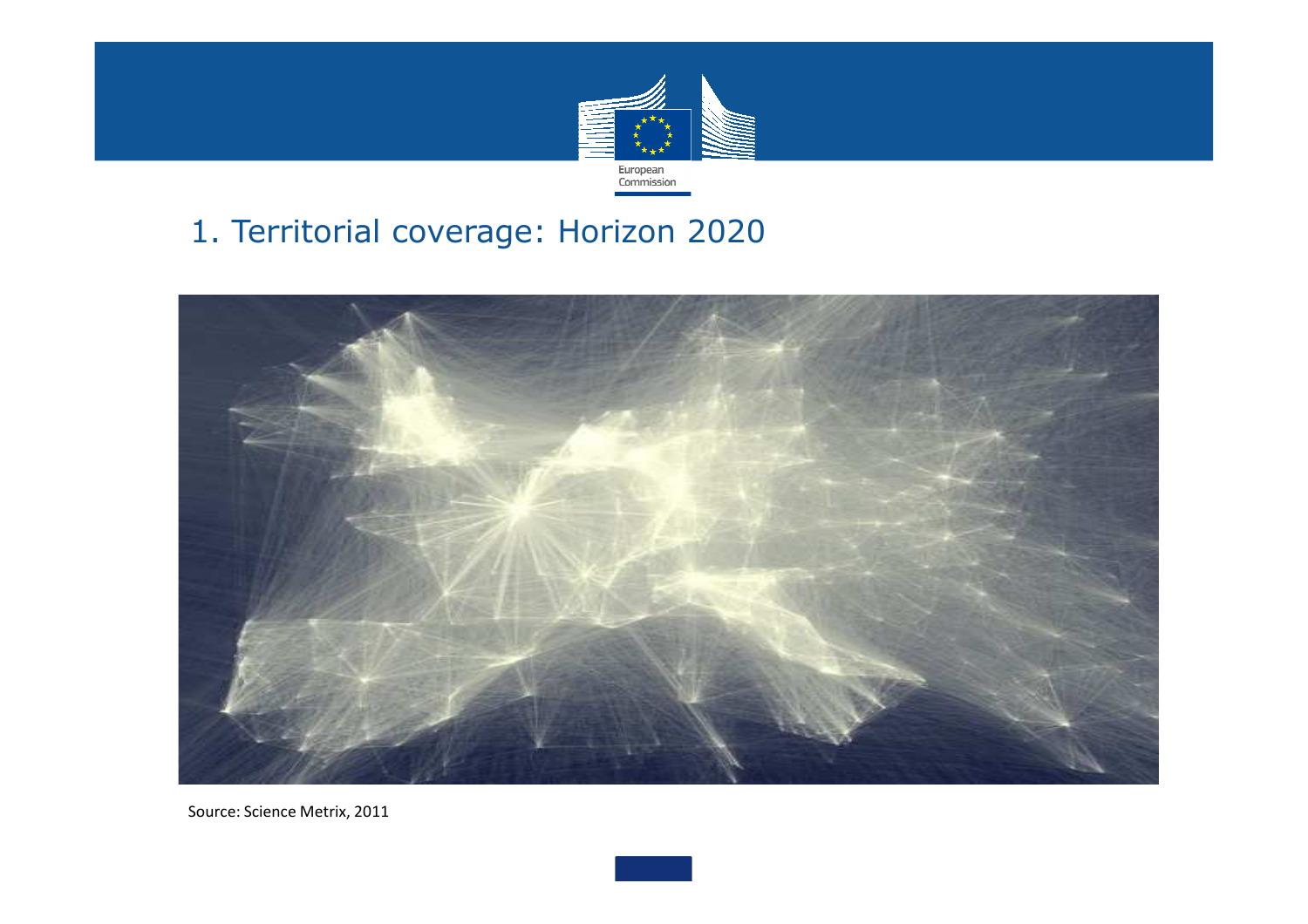

 $21.6 - 27.5$  $27.5 - 34.2$  $\ge$  34.2

**Cohesion Policy funding for RTD+i2007-2013**

**Cohesion Policy support for Innovation:**

**4% in 89'-93'** 

**7% in 94'-99'** 

**11% in 00'-06'** 

**25% in 07'-13'**



500 Km

C EuroGeographics Association for the administrative boundaries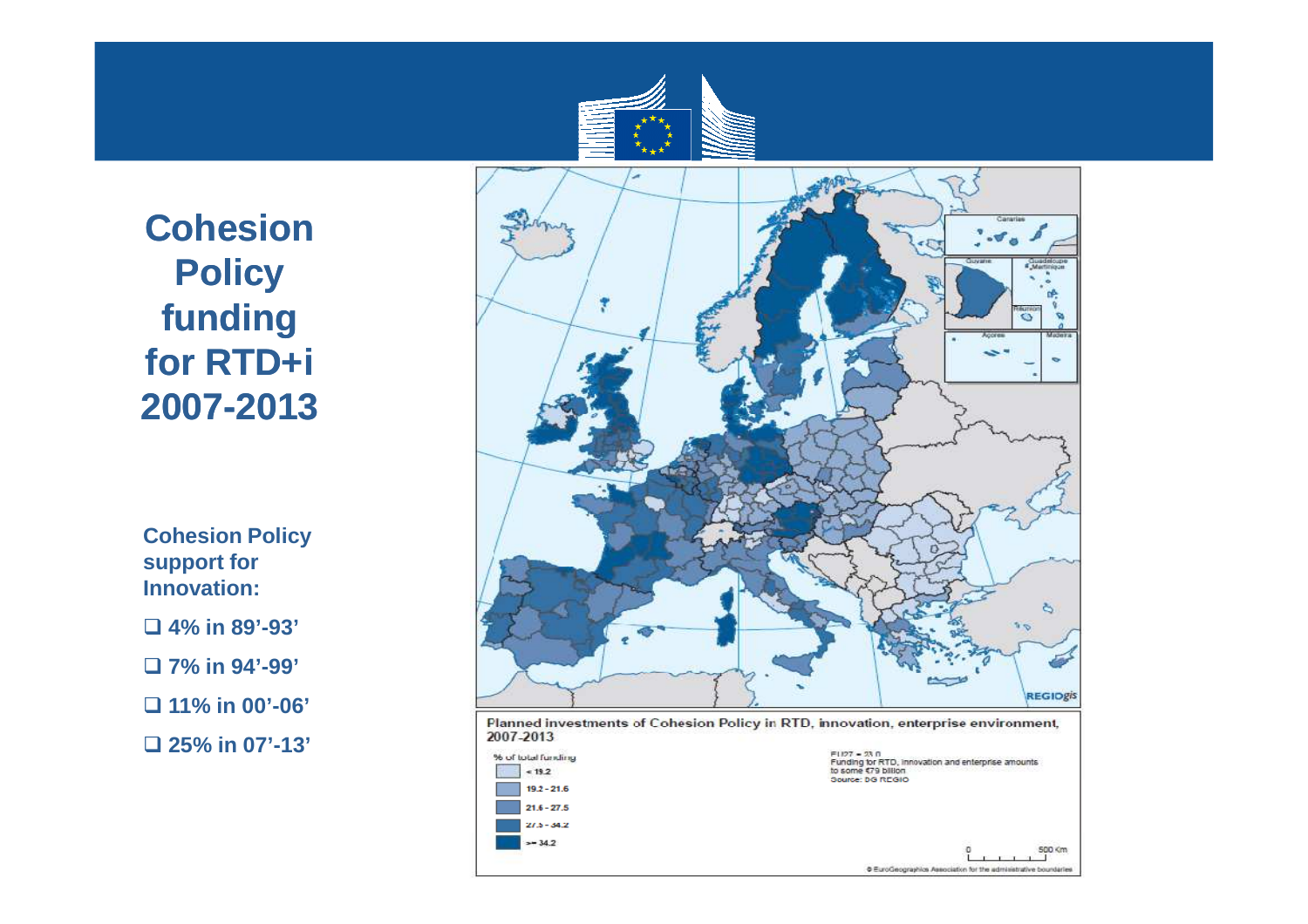

#### **2. Thematic coverage**

#### "Innovation is not just science and technology; it is also the creation of a multitude of new products and services in all sectors of the economy, new marketing methods and changes in<br>the ways of organising businesses, in their business practices, workplace organisation and<br>external relations" (OECD 2010).





Sources: Eurostat CIS6; R.J. Adams, 'The distribution of innovation activity across UK industry', BIS (2010) from a presentation by Michael Kitson Judge Business School, University of Cambridge and UK-Innovation Research Centre

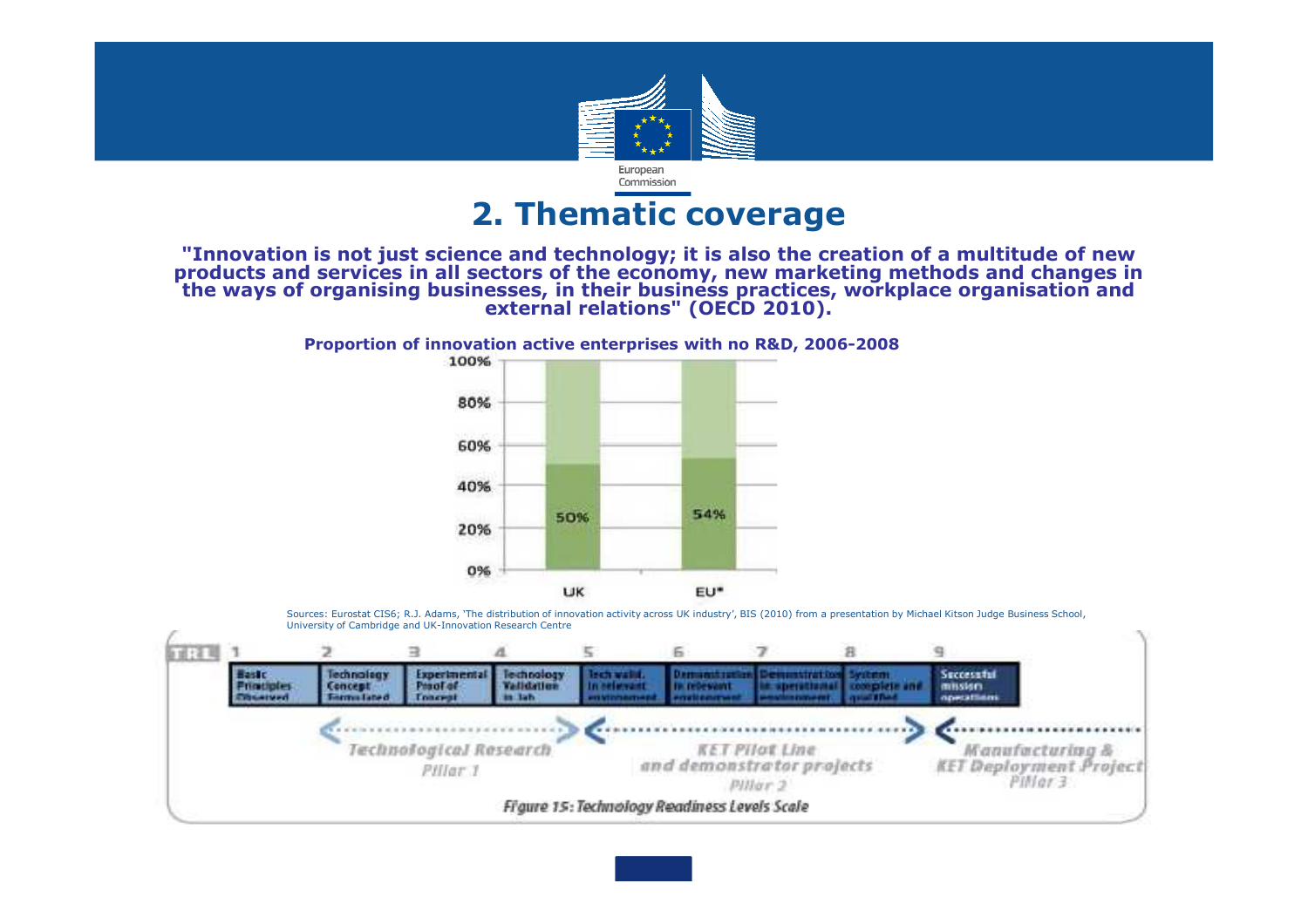

# Thematic coverage: the Science-Market circuit

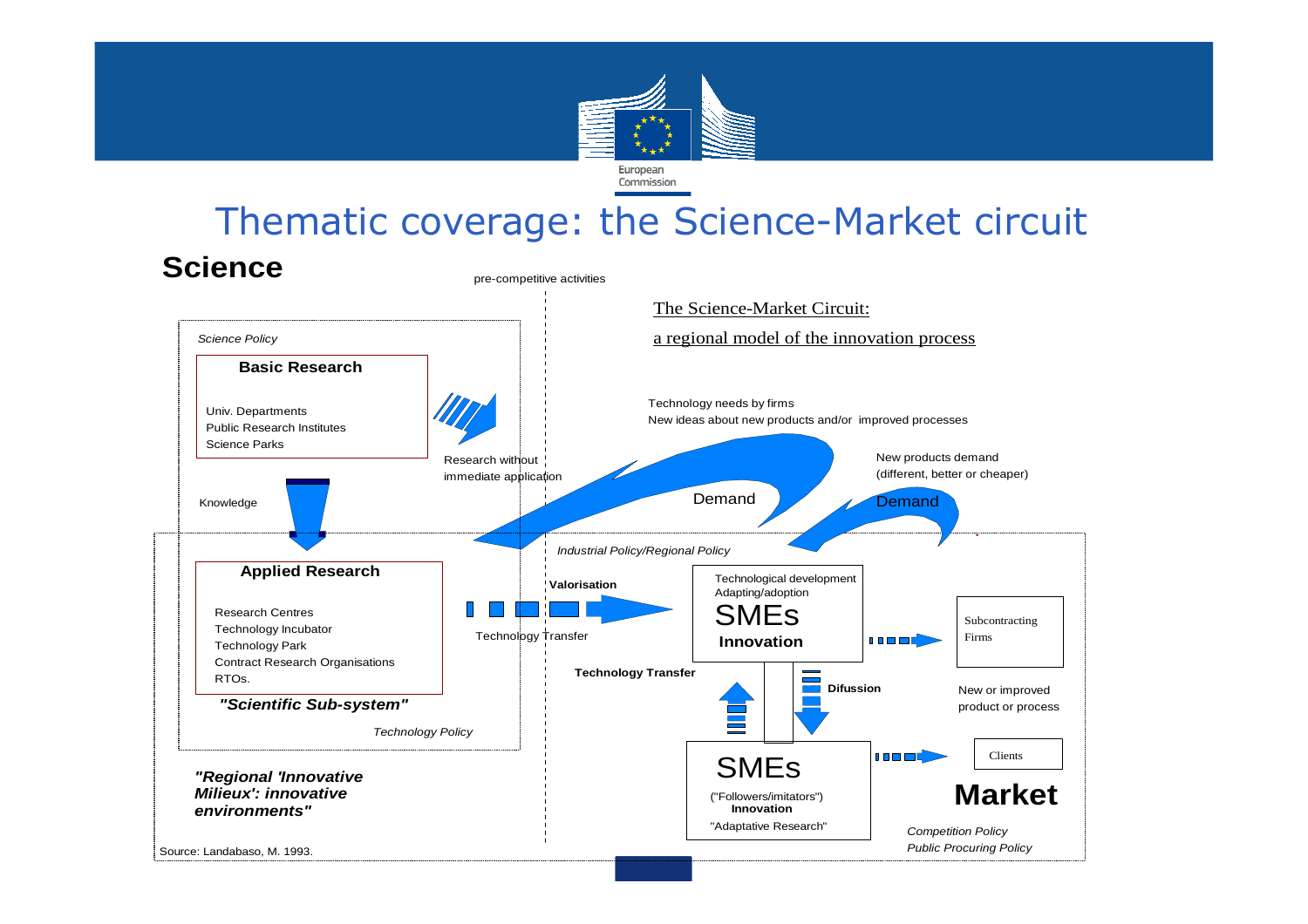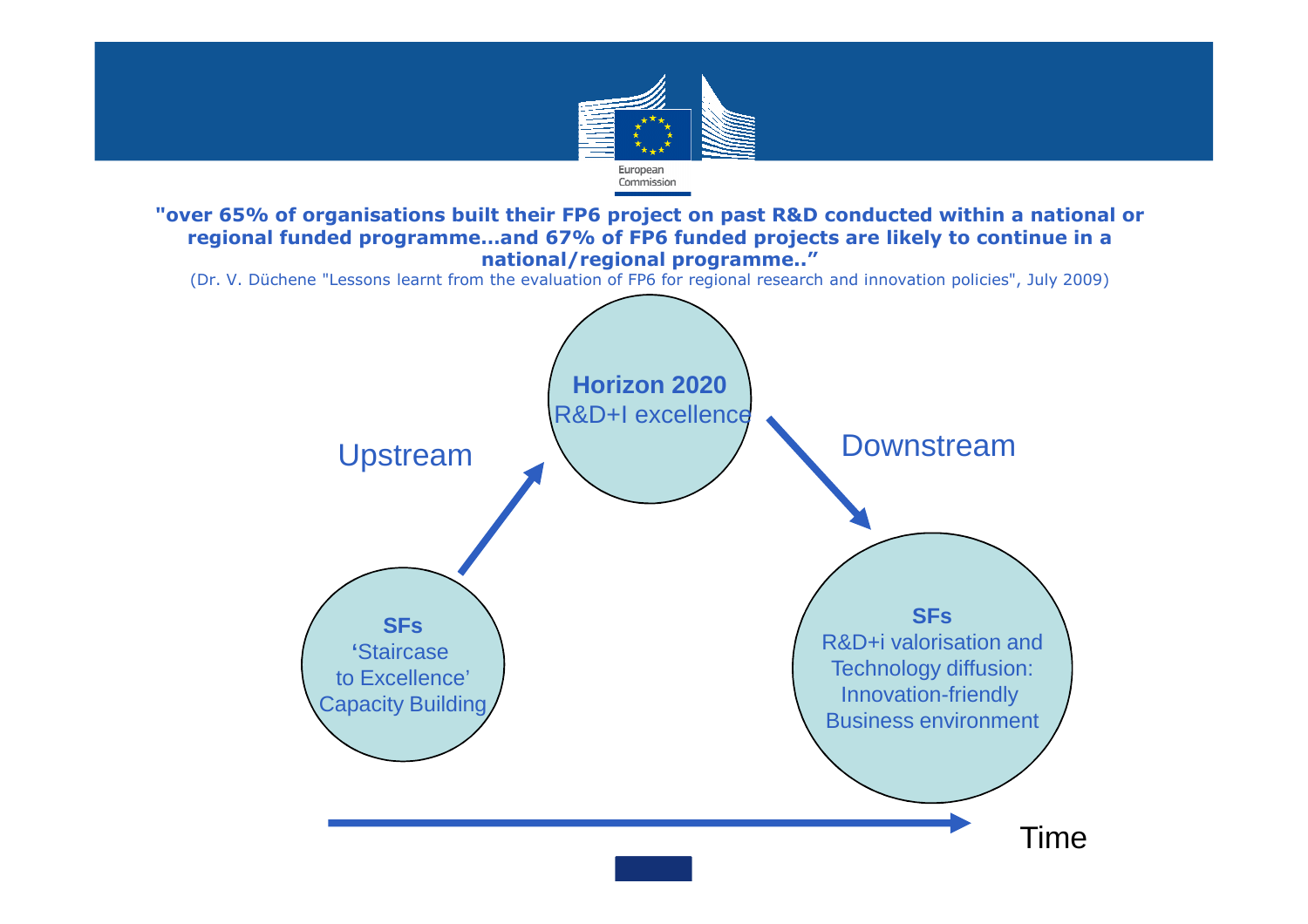

## **Complementary Policy objectives**

Horizon 2020 objectives: focus on tackling major societal challenges, maximising the competitiveness impact of research and innovation<br>and raising and spreading levels of **excellence** in the research and raising and spreading levels of **excellence** in the research

**Cohesion policy** objectives: concentrate on building a « staircase to R&D+i excellence » through **capacity building** and promoting » through **capacity building** and promoting **innovation-friendly business environments**.

"The Common Strategic Framework for Research and Innovation (CSFRI)<br>should promote "excellence" and the part of Common Strategic Framework<br>for Cohesion Policy (CSFCP) related to RTDI will focus on "capacity<br>building", but

 *"The CSFCP should work at regional level, complementing what is done at EU level and oriented to close cooperation between public authorities, higher education and research and industry (triple helix) on top of providing user-friendly innovation eco-systems, …including for SMEs and making the knowledge triangle a reality"(Synergies expert group under FP7, July 2011)*

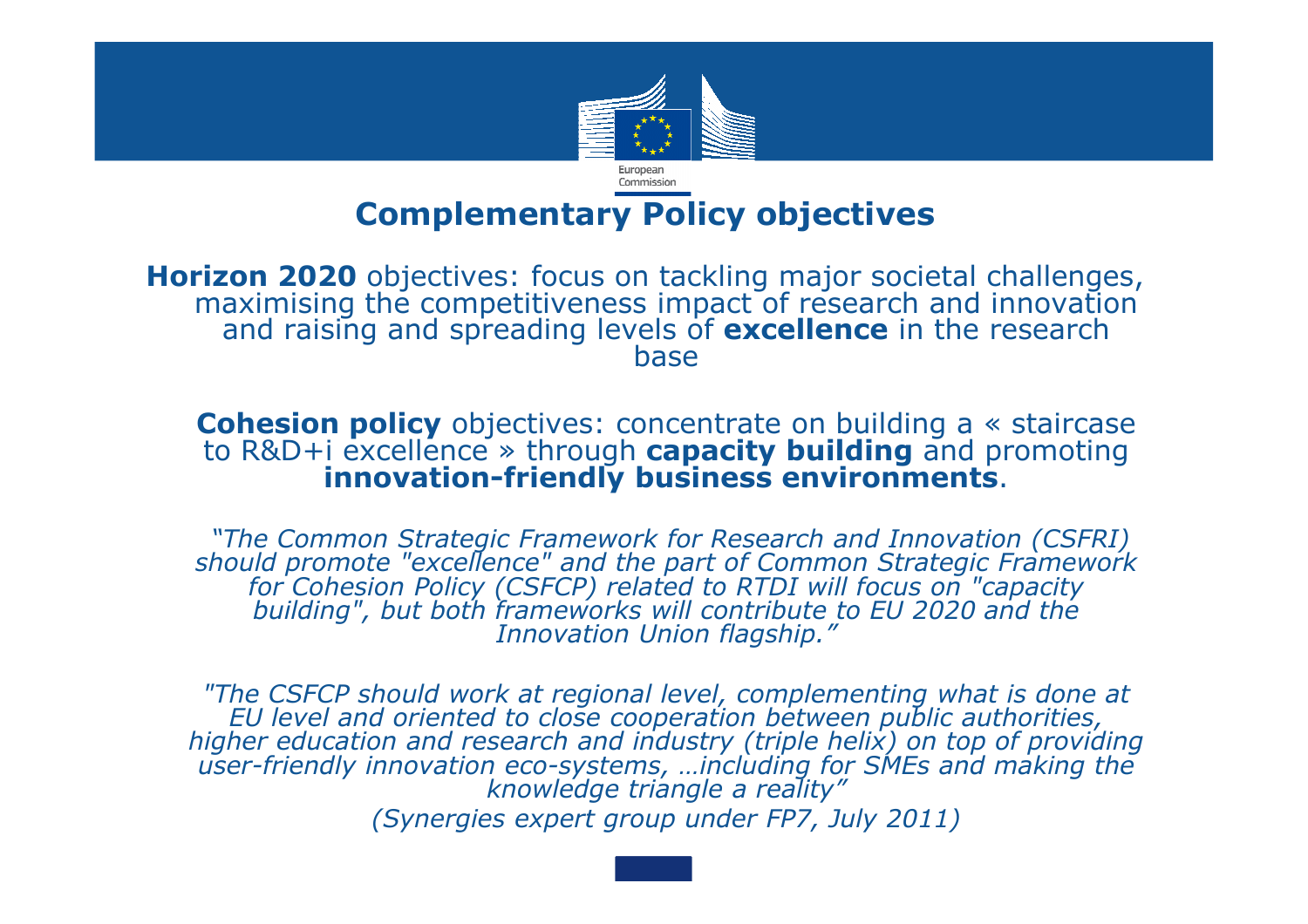

#### **Helping final beneficiaries:Practical Guide to EU funding for research & innovation**

#### •**A Practical Guide: Why?**

- •- Several EU funding sources / Different priorities, timings, rules
- •- Missed opportunities for synergies
- Need to inform researchers, entrepreneurs and their advisors<br> **A Bractical quide: How?**

#### •**A Practical guide: How?**

- Framework for developing RTD-I projects ideas
- •- Description of EU instruments / funding options (FP7, CIP, SF)
- Checklist & Scorecard for identifying funding options<br>• Pules & examples for combining the different instrum
- •- Rules & examples for combining the different instruments
- Role of national and regional authorities
- Useful sources of advice & information<br>Coublished in 2009; the 2011 version inc

*(published in 2009; the 2011 version includes EAFRD, EMFF, LIFE+, IPA, ENPI)*

*New version to help final beneficiaries once new Regulations adopted!*

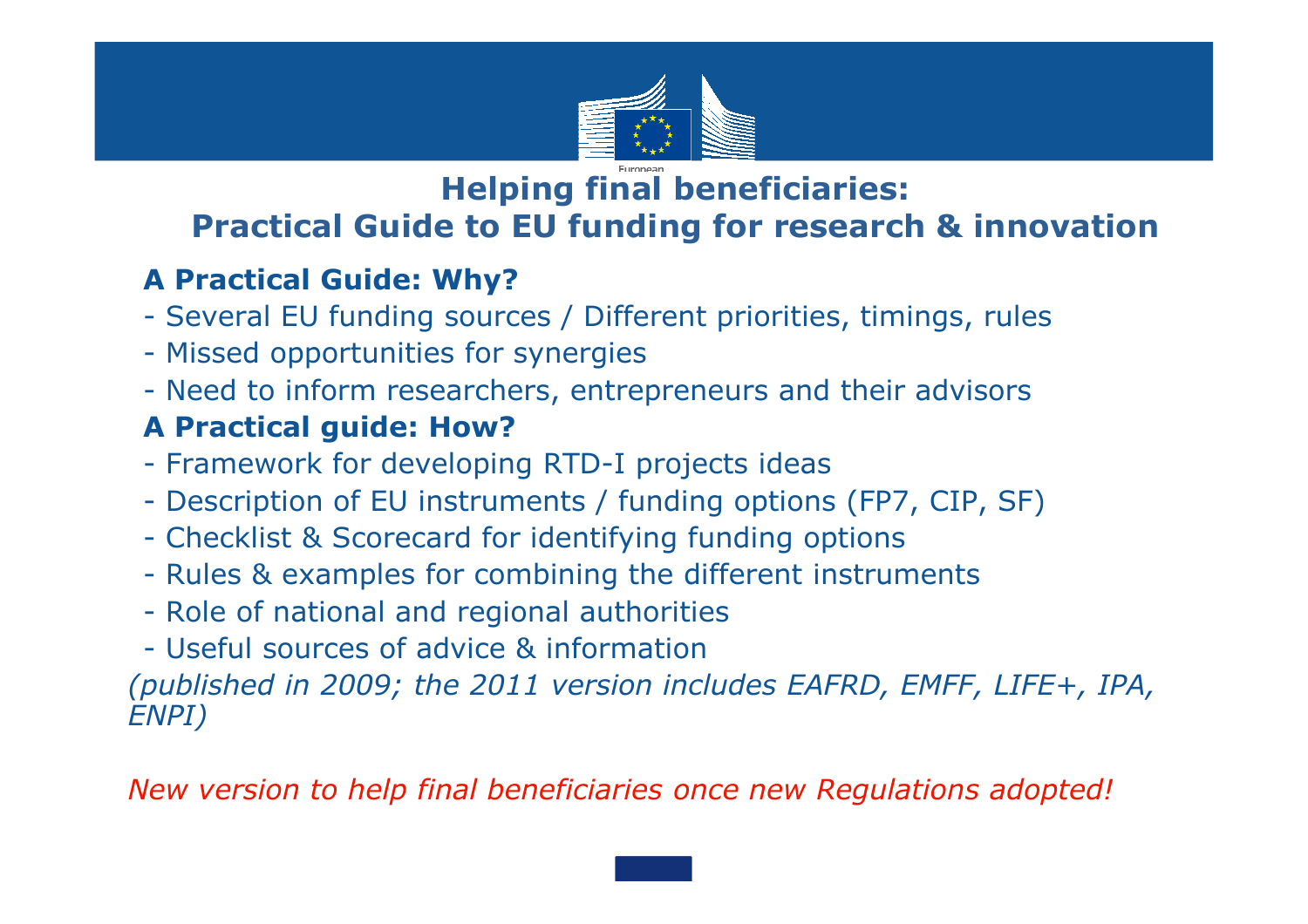

**Some examples of possible complementarities between EU funding instruments for research and innovation**

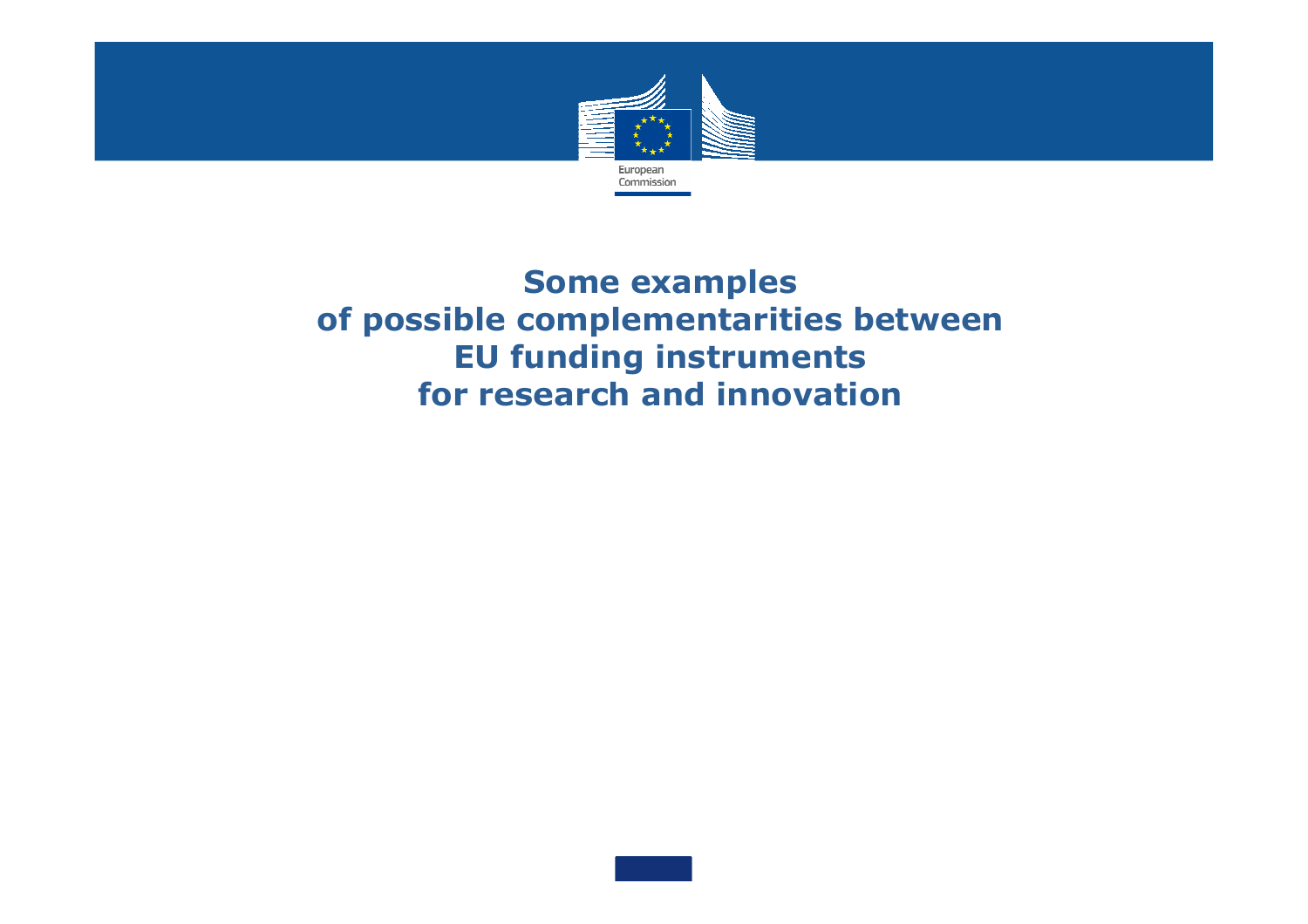

## **Potsdam-Golm Science Park (Germany)**

#### *(Finalist RegioStars Award 2009)*

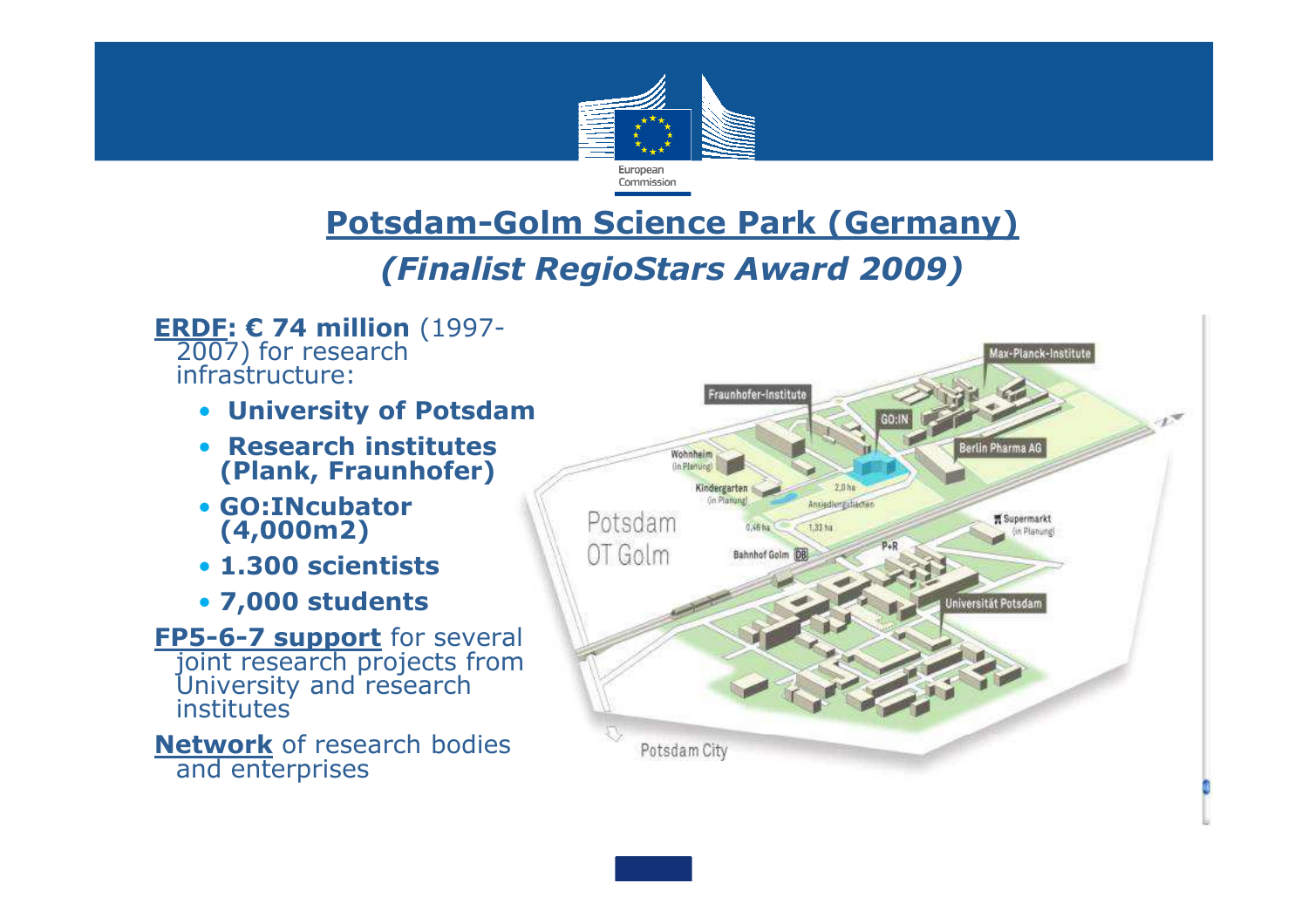

### **Multitel (Non-Profit Organisation, Mons, Belgium)**



#### **Multitel = R&D Centre active in voice and image processing**

- **ERDF / ESF: support to creation of new activities / R&D ideas**•
	- **In 1995, 2 labs (University of Mons) receive support for R&D**
	- **In 1999, Multitel becomes a non-profit organisation**
	- **In 2009, staff of about 80 persons; several spin-offs created**
- **RTD-Framework Programme (FP5-6-7): support to R&D projects**
- •**Currently: ERDF and FP support to Multitel and its spin-offs**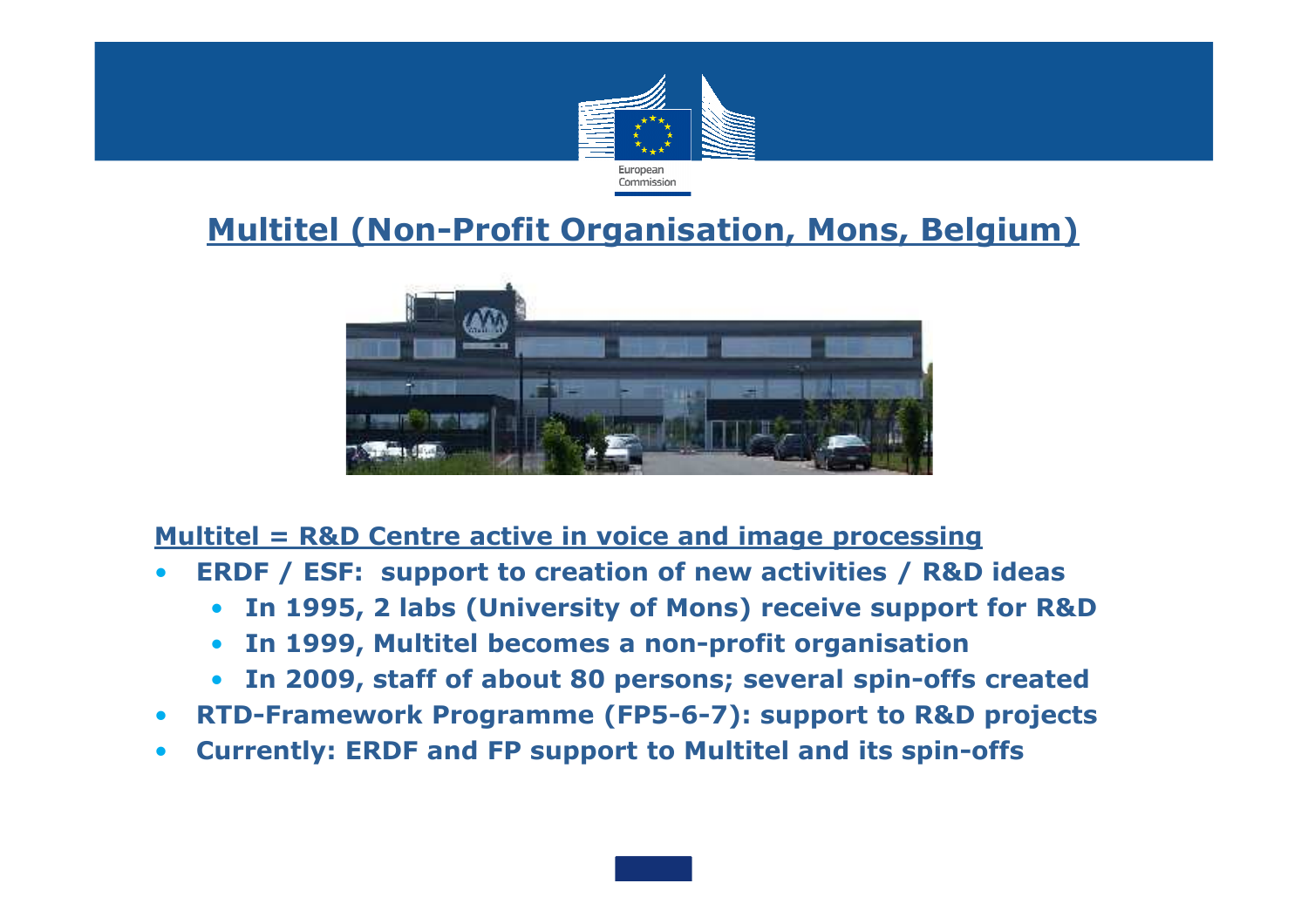

## **CENAERO, Aeronautics (Wallonia, Belgium)***(winner RegioStars Award 2009)*

•*ERDF support (centre created in 2002)*

- **M€ 4.125.000 (2002 – 2008)**
- **Partnership universities (Lg, UCL, ULB) / research centre and association of Walloon companies**
- •*Economic impact*
	- **100 jobs created, with high value added for the region**
	- **One start-up under development**
	- **Partner in 22 projects financed by FP6 & FP7**
	- •**Expanding to Energy, Biomedical, Buildings, …**
	- •**By 2015: additional 140 jobs and 2 start-ups**
	- **Partnership agreement with international companies**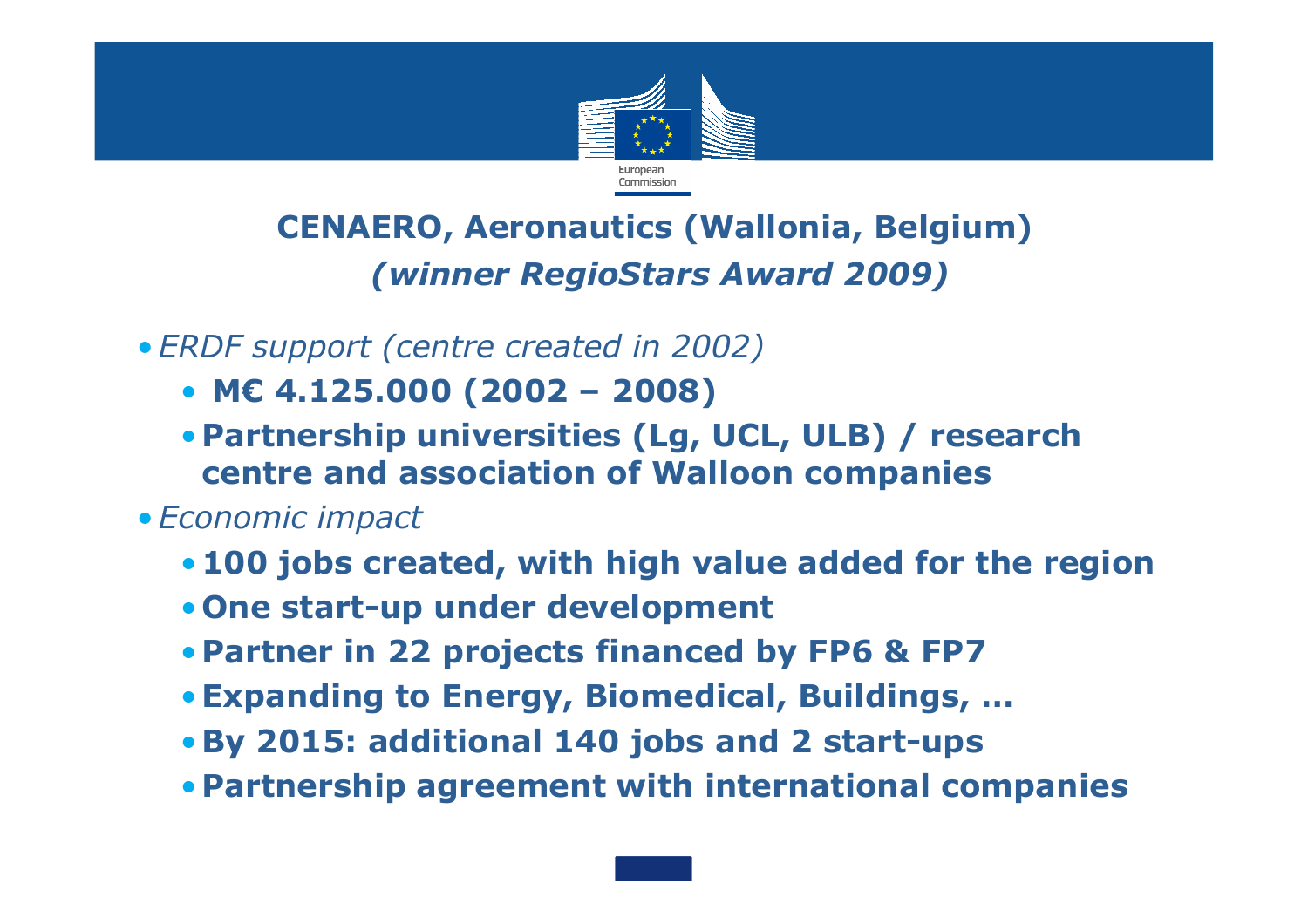

# **Swansea university (Wales, UK)***(winner RegioStars Award 2009)*

- *ERDF support*
	- **M€ 1.140.000 (2004 – 2008)**
	- •**Research project to support Welsh printing industry**
- *Economic impact*
	- •**Impact on SMEs distributed across the whole of Wales**
	- •**Promotion of clean technologies**
	- •**Development of new working practice (health / safety)**
	- •**Partner of FP7 project in lighting industry**
	- •**Possible applications to nano health research**